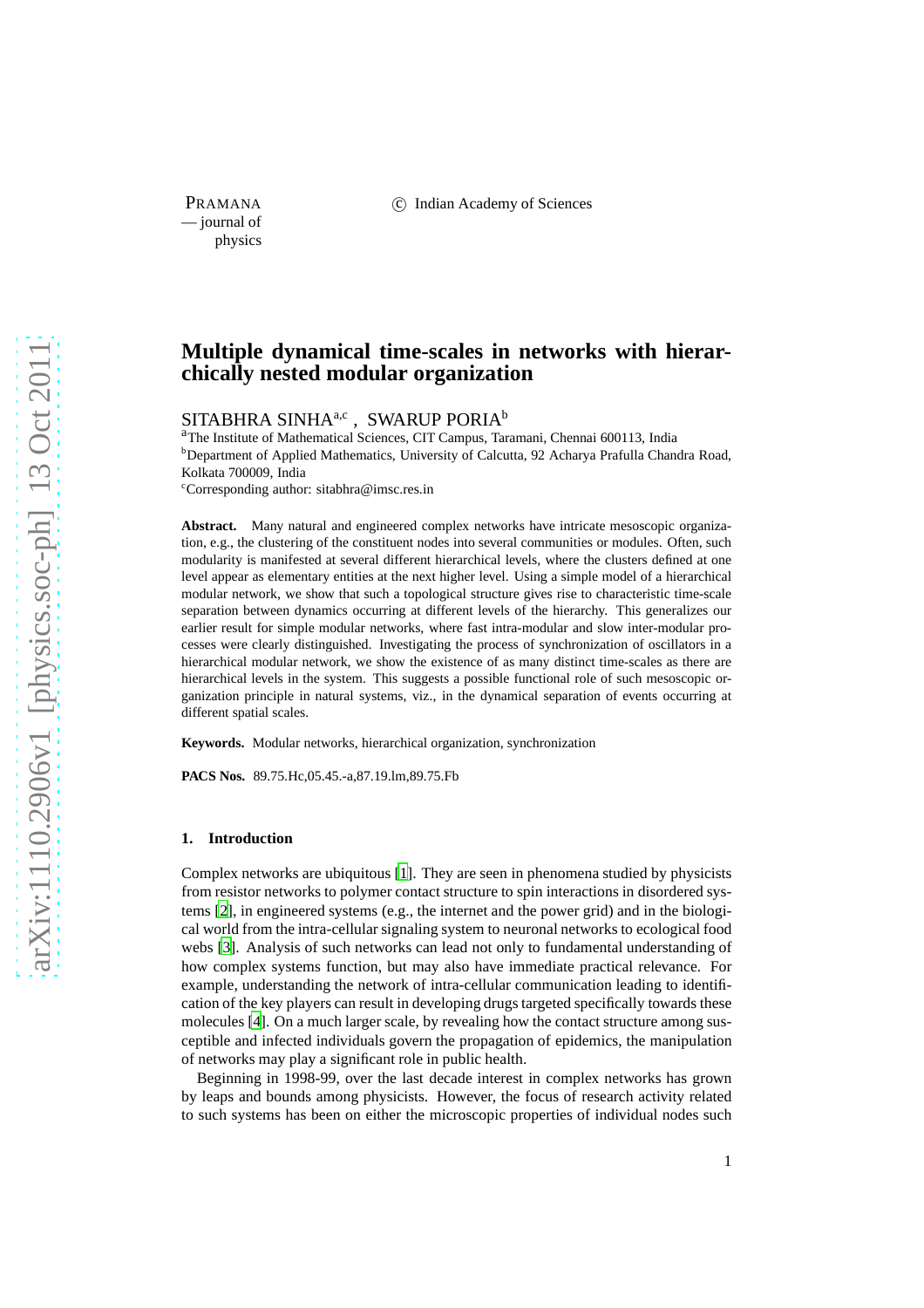# *S. Sinha and S. Poria*

as the distribution of degree (i.e., the number of links for a node) [\[5\]](#page-9-0) or the macroscopic properties characterizing the entire network in terms of a global value, such as average path length or clustering coefficient [\[6\]](#page-9-1). Recent research, on the other hand, has revealed that networks which are indistinguishable at either of these two scales may nevertheless have radically different behavior [\[7](#page-9-2)]. The origin of this difference lies in their mesoscopic organization which can be structurally manifested as patterns in the arrangement of links between subparts of the network [\[8](#page-9-3)].

One of the prominent examples of such organizing principles operating in networks is the existence of communities, also referred to as *modularity* [\[9\]](#page-9-4). Modules can be defined as subnetworks whose components are much more densely and/or strongly connected with each other as compared to connections with components that belong to different subnetworks. In earlier work we have shown that existence of modules can give rise to two distinct time-scales for the dynamics on such networks: a strongly modular character of the system, as indicated by a low value for the ratio of within-module to betweenmodule connections, results in a sharp distinction between fast intra-modular and slower inter-modular processes [\[7](#page-9-2)]. Another mesoscopic organizing principle observed in many networks is *hierarchy*, i.e., an arrangement in which entities are ordered in several levels or layers [\[10](#page-9-5)]. We are most familiar with hierarchy as seen in social organization; however, they are also present in other systems, as for example in the neuronal communication network which has a clearly defined direction of information flow, beginning with the sensory organs and culminating with motor response. While both modular and hierarchical features are increasingly being reported in a wide range of systems, it is still not clear what role such patterns play in the dynamics and function of the corresponding systems. Thus, the second wave of research in complex networks that is just beginning focuses on these mesoscopic aspects of networks.

There can be even more complicated intermediate-scale features in networks, in particular, hierarchically nested modularity, where modules and meta-modules (composed of multiple strongly connected modules) may occur at different hierarchical levels. Such hierarchical modularity has been observed in many naturally occurring systems, including biological metabolic networks [\[11](#page-9-6)], ecological food webs [\[12](#page-9-7)], social groups [\[13,](#page-9-8) [14\]](#page-9-9), financial markets [\[15](#page-9-10)] and brain functional networks [\[16,](#page-9-11) [17](#page-9-12)]. Fig. [1](#page-3-0) (a-b) shows empirical evidence for the occurrence of hierarchical modular organization in the network of connections between cortical regions in the cat [\[18\]](#page-9-13) and macaque [\[19\]](#page-9-14) brains obtained from anatomical studies. Theoretical understanding of such systems is still at an early stage. A simple-minded deterministic construction approach towards such networks claimed that such structures have a specific signature in the power law dependence of the clustering coefficient of nodes having degree k on  $k$  [\[20\]](#page-9-15). We demonstrated, using simple counterexamples, that this is true only for a very specific set of artificially generated networks and does not hold in general [\[8\]](#page-9-3). This illustrates the importance of acquiring a clearer understanding of the properties that the hierarchical nesting of modular structures impart to a system. We focus specifically on the role that such mesoscopic organization plays in synchronization dynamics on the network.

In this paper we show that in a hierarchical modular network of oscillators arranged into  $l = h_{lev}$  levels, there exist  $h_{lev}$  distinct time-scales of the synchronization dynamics. The oscillators belonging to the elementary modules ( $l = 0$ ) synchronize earliest, followed by those belonging to the same meta-module  $(l = 1)$  and so on, with global synchronization being achieved last  $<sup>1</sup>$  $<sup>1</sup>$  $<sup>1</sup>$ . In the next section we discuss the simple network</sup>

<span id="page-1-0"></span><sup>&</sup>lt;sup>1</sup>Note that if the synchronization time diverges rapidly, we may not observe synchronization beyond a certain level within a reasonable period of observation and thus, global synchronization may never be achieved.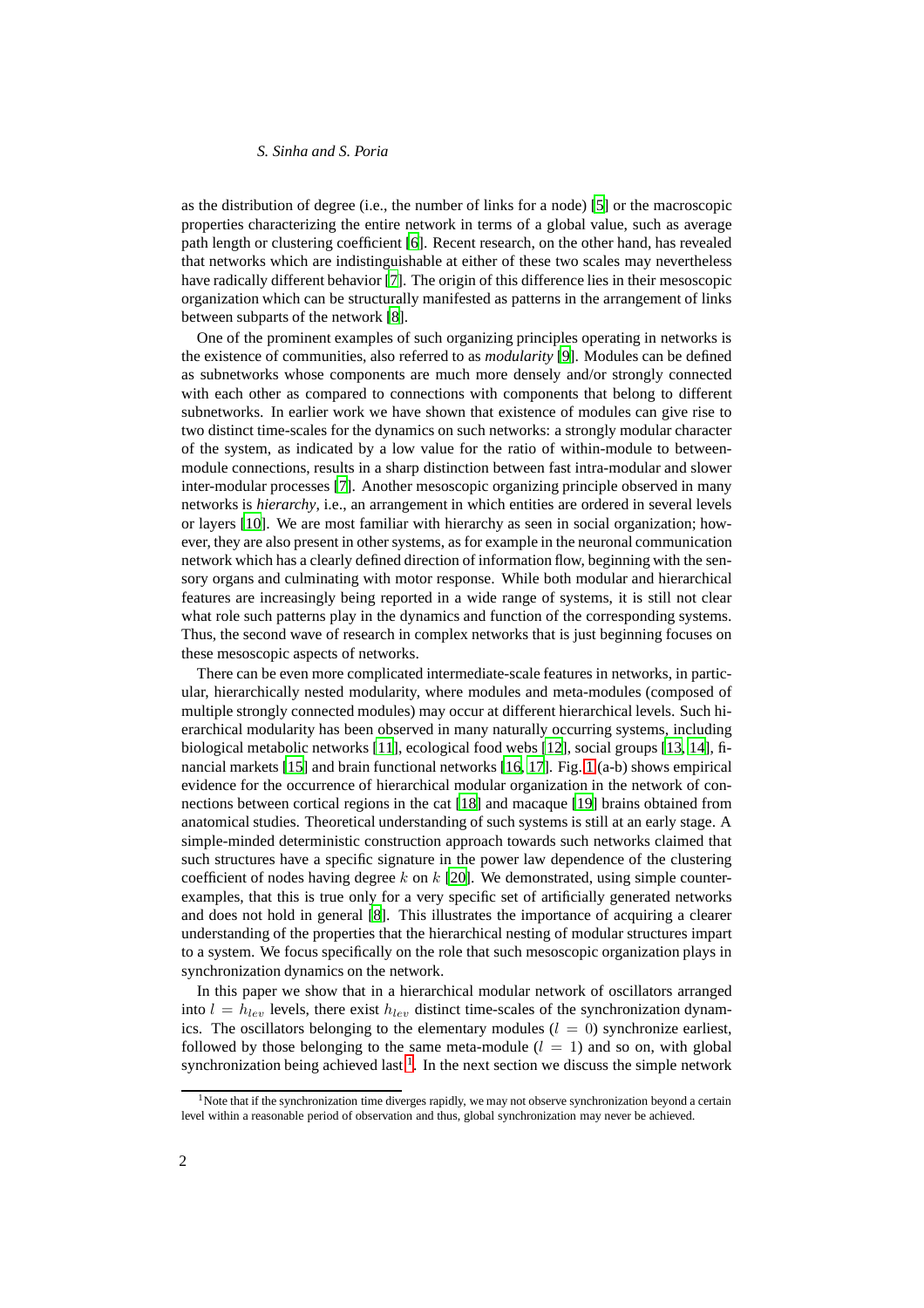### *Multiple time-scales in hierarchical modular networks*

model with hierarchically nested modules which we have used. Our results on the synchronization dynamics on such a network are described in Section 3. We have carried out spectral analysis of the Laplacian matrix for the network to give a theoretical background for the explicit numerical simulations. We conclude with a short discussion on the possible functional relevance for the separation of time-scales through hierarchical modular organization in the biological world.

#### **2. The Model**

We have used a general model for networks having modular organization at several hierarchically arranged levels that has been introduced in Ref. [\[8](#page-9-3)] [Fig. [1](#page-3-0) (c)]. At the lowest level  $(l = 0)$ , the network consists of M modules, each containing n nodes. The connectivity, or, the probability of a link, between a pair of nodes is much higher for nodes belonging to the same module compared to those belonging to different modules. Let us assume the connectivity within each of the modules to be  $0 < \rho_1 < 1$ . We now introduce the next hierarchical level  $(l = 1)$  by grouping together m modules into "meta-modules". The connection density between nodes belonging to different modules in the same metamodule is  $\rho_2(\leq \rho_1)$ . Thus, while the oscillators in the different modules within each of the  $M/m$  meta-modules have a lower probability of connection ( $\rho_2$ ) between them as compared to the probability of connections between oscillators in the same module ( $\rho_1$ ), it is higher than the connectivity for oscillators belonging to different meta-modules. To increase the number of hierarchical levels to three, we group  $q$  such meta-modules into "meta-meta-modules"  $(l = 2)$ . The connectivity between oscillators belonging to different meta-modules but in the same meta-meta-module is  $\rho_3(\leq \rho_2)$ . This procedure of grouping together  $q$  clusters of oscillators at higher and higher levels of organization can be continued upto a maximum number of layers,  $h_{lev}$ , implicitly given by the relation  $q^{h_{lev}-1}m = \overline{M}$ . The parameter q is the branching at each level (except the lowest one), corresponding to the number of clusters at one level that are grouped together to form the cluster at the next higher level.

To reduce the number of model parameters, we further assume that the connectivities within and between clusters at different levels,  $\rho_1, \rho_2, \ldots, \rho_{h_{\text{new}}}$  are related as:

$$
\frac{\rho_2}{\rho_1} = \frac{\rho_3}{\rho_2} = \dots = \frac{\rho_{h_{lev}}}{\rho_{h_{lev}-1}} = r,\tag{1}
$$

where  $0 \le r \le 1$  is the ratio of inter-cluster connectivities at two successive hierarchical levels. Varying  $r$  from 0 to 1, one obtains a whole range of hierarchical modular networks, with the special case of M isolated modules at one extreme  $(r = 0)$  and a homogeneous Erdos-Renyi random network at the other  $(r = 1)$  $(r = 1)$  $(r = 1)$ . Figure 1 (c) shows an example of a hierarchical network with 3 levels and  $r = 0.05$  constructed following the above procedure.

The model allows the modular character of the network to be changed (by varying  $r$ ) independent of the hierarchical complexity which is governed by the number of levels,  $h_{lev}$ . The stochastic construction process of the network implies that reasonable statistical averages can be done over an ensemble of random networks with the same hierarchical modularity.

## **3. Results**

Most networks occurring in nature have dynamics associated with their nodes [\[21\]](#page-9-16). In particular, many systems comprise oscillating elements, such as, pancreatic beta cells,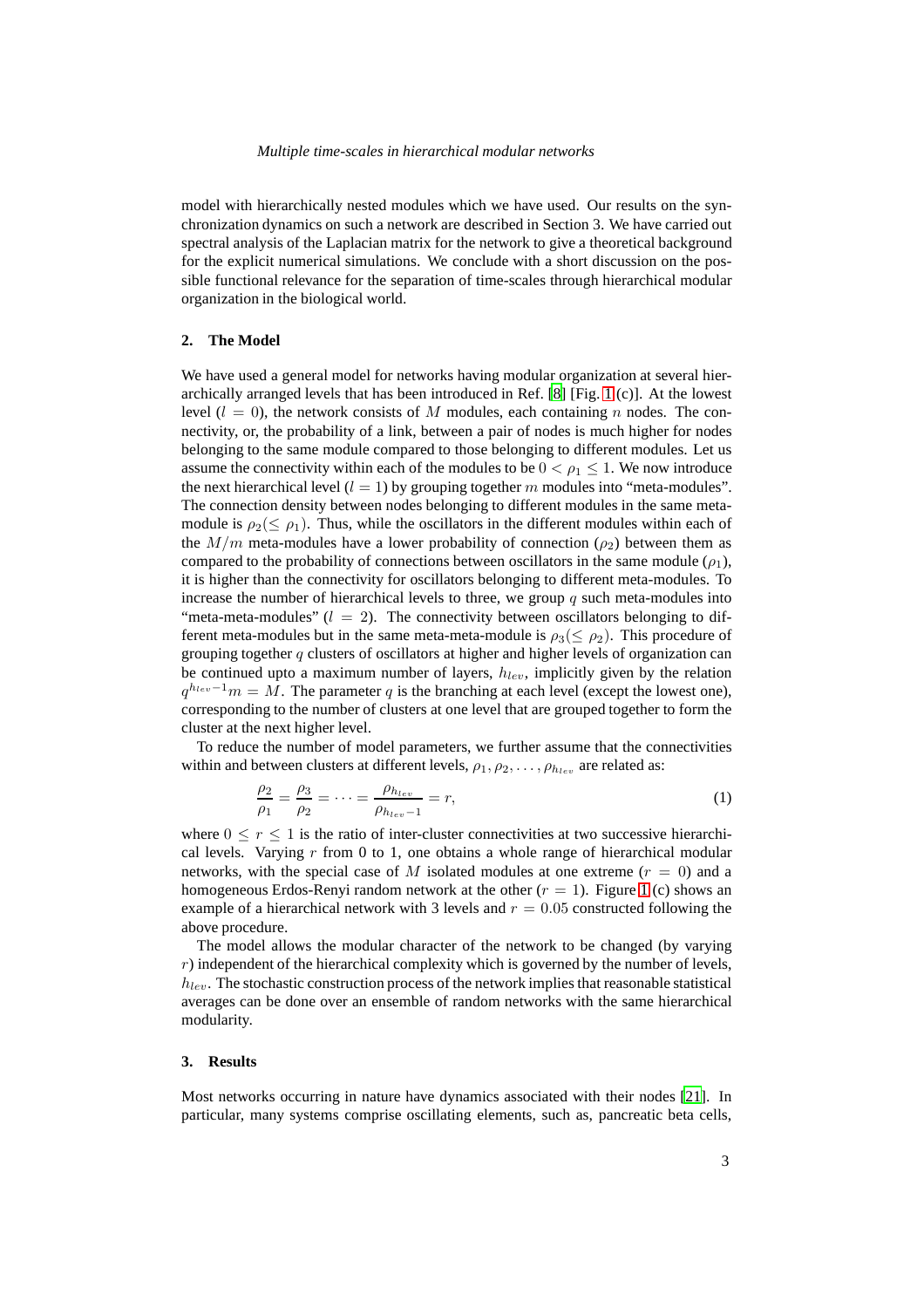

<span id="page-3-0"></span>**Figure 1.** The adjacency matrix corresponding to the network of cortico-cortical connections in the (a) cat and (b) macaque brains. The largest-scale modules are indicated by dotted lines and labeled with Roman numerals. (c) Adjacency matrix for the hierarchical modular network of  $N = 1024$  nodes with average degree  $\langle k \rangle$ . There are  $h_{lev} = 3$  hierarchical levels, with a branching ratio of  $q = 4$  at each level. The ratio of connection density between two successive hierarchical levels,  $r = 0.05$ . The modules at each hierarchical level are indicated by broken lines.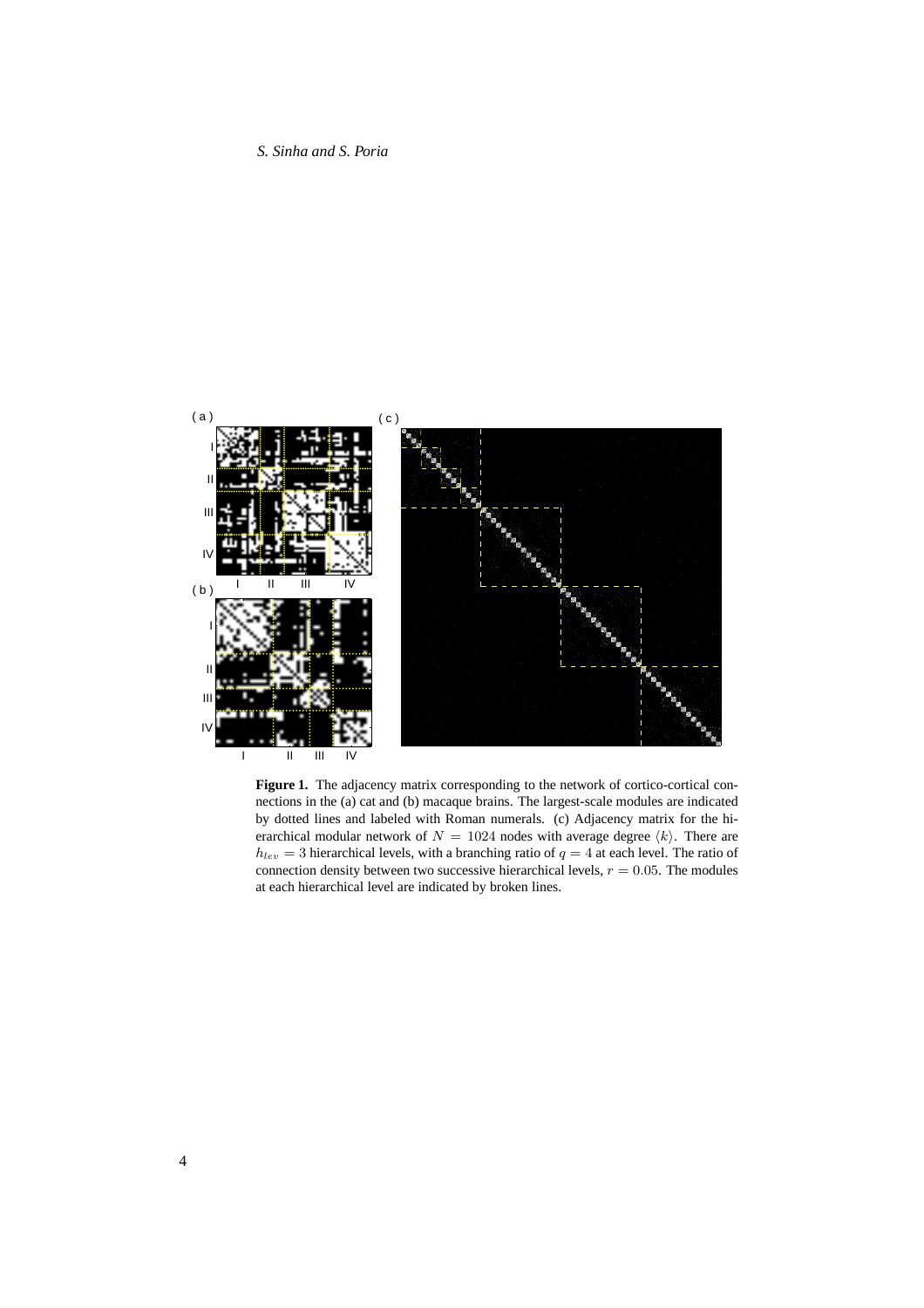## *Multiple time-scales in hierarchical modular networks*

neurons or cardiac pacemaker cells [\[22](#page-9-17), [23](#page-9-18)]. Synchronization of the periodic activity exhibited by the nodes in such networks may play a vital functional role. To observe how the hierarchical modular organization of a network can affect its synchronization behavior, we consider a population of  $N$  coupled oscillators. The time-evolution of the phase of the i-th oscillator having a frequency  $\omega_i$  and which is connected to  $k_i$  other oscillators, can be described by [\[24](#page-9-19)]:

<span id="page-4-0"></span>
$$
\frac{d\theta_i}{dt} = \omega_i + \frac{1}{k_i} \sum_{j=1}^{N} K_{ij} \sin(\theta_j - \theta_i).
$$
\n(2)

The coupling between the different oscillators is described by the matrix  $\mathbf{K} = \{K_{ij}\}$  $\kappa$ **A**, where  $\kappa$ (= 1) is the strength of interaction between the oscillators and **A** is the network adjacency matrix, i.e.,  $A_{ij} = 1$  if nodes i, j are connected, and 0 otherwise. In our analysis, we will mostly consider the simplified case of oscillators with identical frequency, i.e.,  $\omega_i = \omega$ . However, we have explicitly verified that randomly varying the frequencies of different oscillators over a small range do not qualitatively affect our results.

The attractor for the network dynamics described by Eq. [2](#page-4-0) is the fully synchronized state  $\theta_i = \theta$ ,  $\forall i$ . However, for a network with mesoscopic organization, the convergence to global synchronization occurs in a series of steps which is intrinsically related to the underlying connection topology (and has been seen earlier in simple modular networks [\[25\]](#page-9-20)). We observe that, starting from a random distribution of initial phases for the different oscillators, the nodes within each module synchronize first, followed by larger and larger structures at the higher hierarchical levels in sequence till the entire system oscillates in the same phase. The distinct time-scales of synchronization for the different levels reflect the structural organization of the network.

To analyze the time evolution of the synchronization process, we measure a local order parameter using the pair-correlation function between the oscillator phases:

$$
\rho_{ij}(t) = \langle \cos[\theta_i(t) - \theta_j(t)] \rangle,
$$
\n(3)

where  $\langle \ldots \rangle$  is an average over random initial phases. Introducing a threshold T, the correlation matrix is converted into a dynamic connectivity matrix  $\mathcal{D}_t(T)$ , where  $\mathcal{D}_{ij} = 1$ if  $\rho_{ij} > T$  and  $= 0$  otherwise. The number of distinct synchronized communities at any given time is given by the number of disconnected clusters in  $D$ . Initially, when the phases of the oscillators are chosen from a random distribution, none of the elements are synchronized and the number of clusters is trivially equal to the number of oscillators, N. However, with time, more and more oscillators get successively synchronized and when global synchronization is achieved, there is only a single cluster of synchronized elements. In contrast to homogeneous random networks, where there is a smooth, continuous transition to global synchronization with time, for a hierarchical modular network we observe a series of step-like transitions as larger and larger clusters get synchronized at different time-scales (Fig. [2\)](#page-5-0).

For a network having  $h_{lev}$  hierarchical levels, the evolution to global synchronization exhibits  $h_{lev}$  intermediate time-scales as reflected by the occurrence of  $h_{lev}$  plateaus between  $N$  and 1 for the number of synchronized clusters (Fig. [2\)](#page-5-0). First, at the relatively short time-scale of  $\tau_m$ , disconnected clusters are observed to form in D which correspond to the modules at the lowest hierarchical level of the network. Thus, local synchronization within each module at level  $l = 0$  is achieved relatively rapidly. Next, at a slightly longer time-scale of  $\tau_{mm}$ , several of the clusters mentioned earlier merge into bigger clusters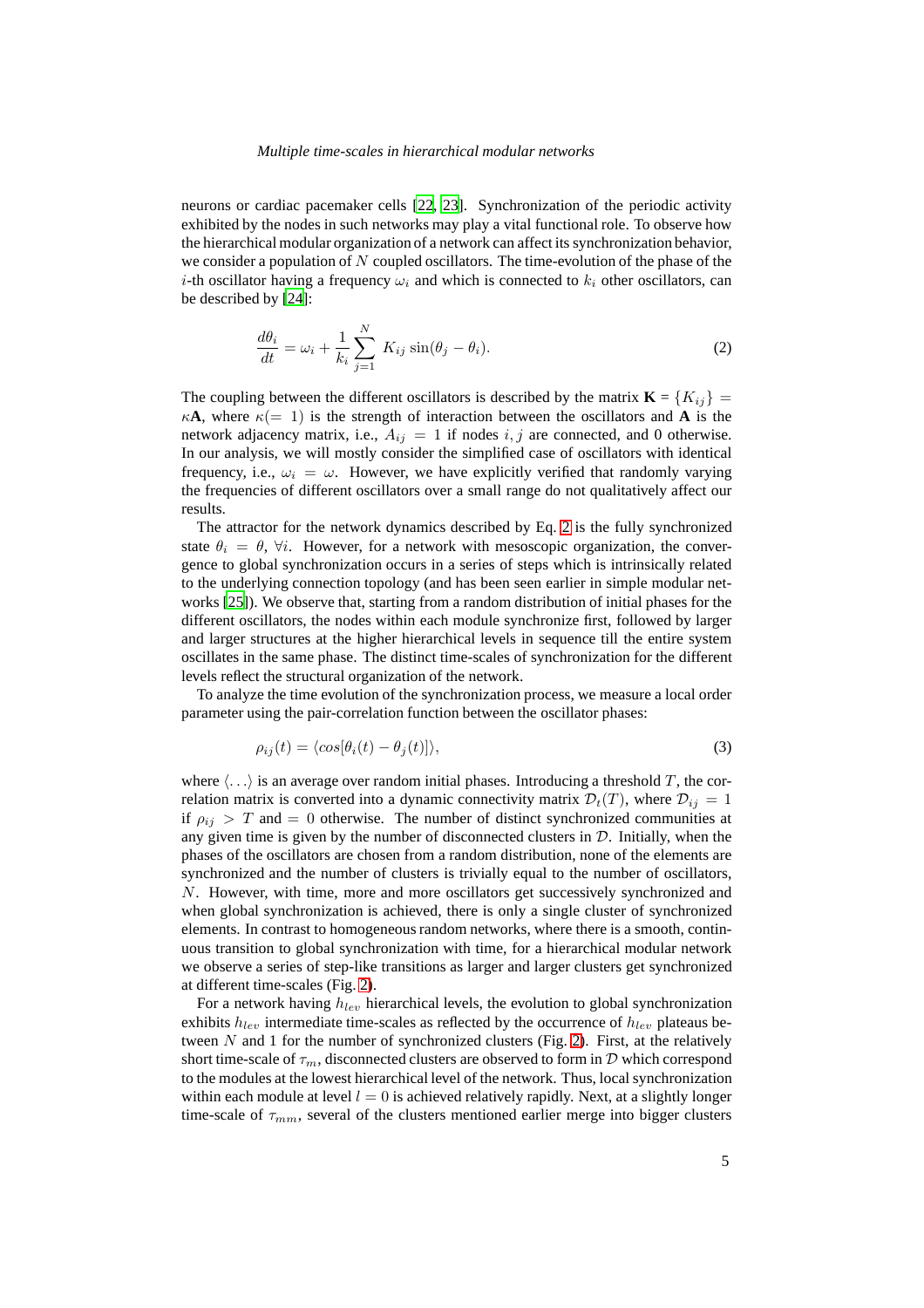*S. Sinha and S. Poria*



<span id="page-5-0"></span>**Figure 2.** Time-evolution of the number of synchronized clusters of oscillators for hierarchical modular network with  $N = 1024$  nodes of average degree  $\langle k \rangle = 14$ . The synchronization occurs over three distinct time-scales, reflecting the number of hierarchical levels  $h_{lev} = 3$  of the network. First, local synchronization occurs by  $T \simeq 20$  among the oscillators within each of the 64 modules (having 16 oscillators each) at the lowest level,  $l = 0$ . By  $T \simeq 80$ , groups of four modules (corresponding to a total of 64 oscillators each), which form the meta-module in the next hierarchical level ( $l = 1$ ) get synchronized. By  $T \simeq 720$ , synchronization is observed at the level  $l = 2$ , where each of the synchronized groups comprise 256 oscillators. Finally global synchronization among all 1024 oscillators occurs at  $T \sim 2500$ . The branching at each level is  $q = 4$  and the ratio of intermodular connections between two successive hierarchical levels,  $r = 0.03$ .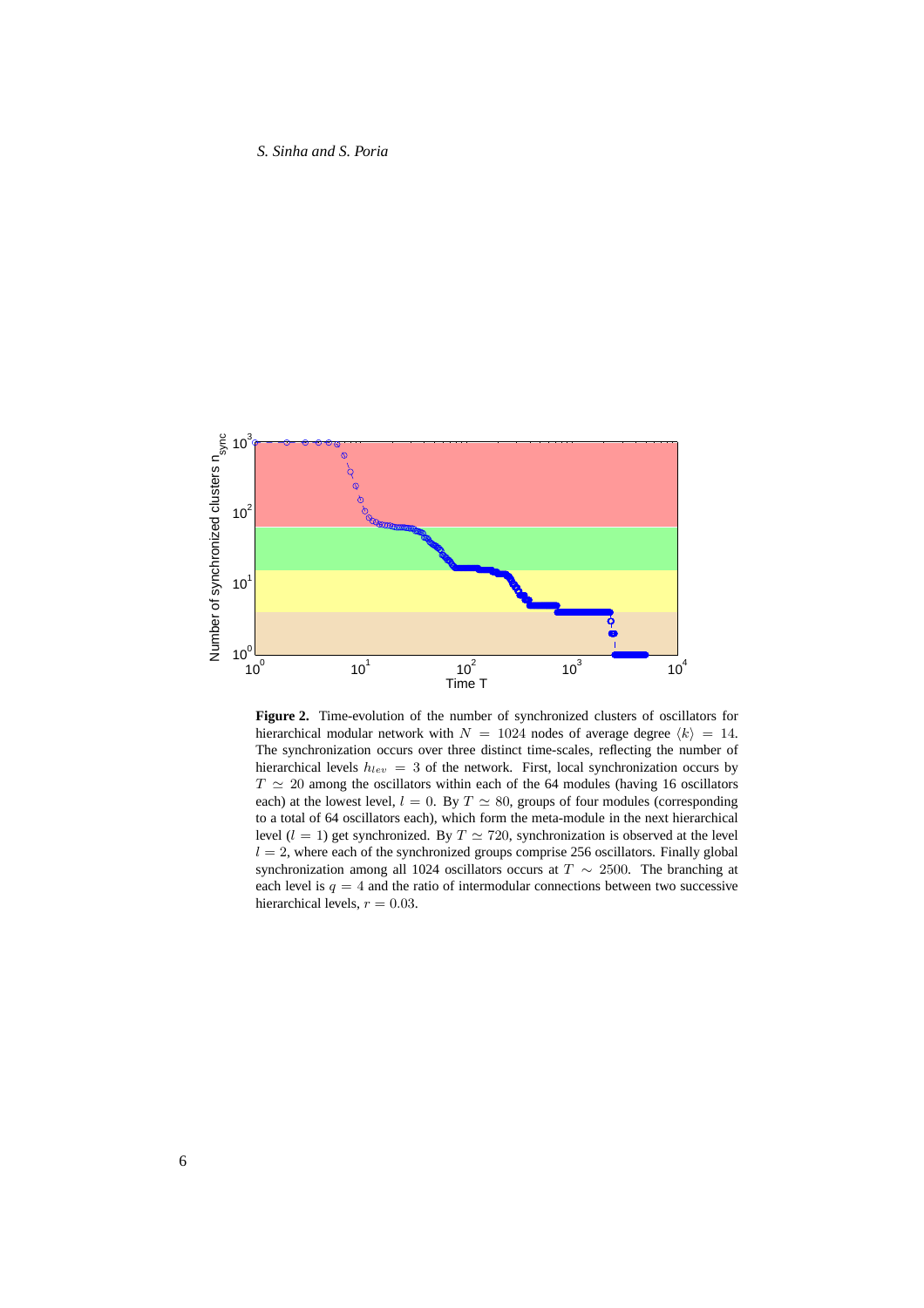*Multiple time-scales in hierarchical modular networks*



<span id="page-6-0"></span>**Figure 3.** The variation of the synchronization time-scales at different hierarchical levels as a function of r for a network having  $N = 512$  oscillators arranged into modules in  $h_{lev} = 2$  levels. The time  $\tau_m$  is that required for each module to synchronize the 32 oscillators that each of them have, while  $\tau_{mm}$  is the time required for synchronization within a meta-module comprising four of the aforementioned modules and  $\tau<sub>q</sub>$  is the global synchronization time (i.e., the entire system comprising four meta-modules). The three time-scales diverge sharply as the modularity at each level becomes more prominent with decreasing  $r$ . Conversely, as the network becomes more homogeneous when  $r \to 1$  the three time-scales converge. The average number of connections among the oscillators  $\langle k \rangle = 30$  and the branching at each level is  $q = 4$ .

corresponding to the meta-modules at the next hierarchical level  $l = 1$  of the network. Therefore, the intermediate-scale synchronization over meta-modules is a slower process than the local synchronization seen within each module, the initially synchronized clusters remaining fairly stable in the intervening time-period between  $\tau_m$  and  $\tau_{mm}$ . Successive hierarchical levels take longer and longer times to synchronize, and we can associate distinct synchronization time-scales  $\tau$  with each such level. Finally, global synchronization is observed at the longest time-scale of  $\tau_q$ .

As the existence of the distinct time-scales to synchronization is a result of the mesoscopic organization of the network, we expect that as the system becomes more homogeneous on increasing r, the different time-scales should converge towards the same value. This is indeed observed in Fig. [3,](#page-6-0) where the three time-scales for  $h_{lev} = 2$ , viz.,  $\tau_m$ ,  $\tau_{mm}$ and  $\tau_q$  approach each other as  $r \to 1$ .

<span id="page-6-1"></span>The existence of the distinct time-scales in a hierarchical modular network can be understood by analyzing the linearized dynamics around the synchronized state of the system:

$$
\frac{d\theta_i}{dt} = \frac{1}{k_i} \sum_j L_{ij} \theta_j,\tag{4}
$$

where **L** is the Laplacian of the network, with  $L_{ii} = k_i$  and  $L_{ij} = -A_{ij}$  for  $i \neq j$ .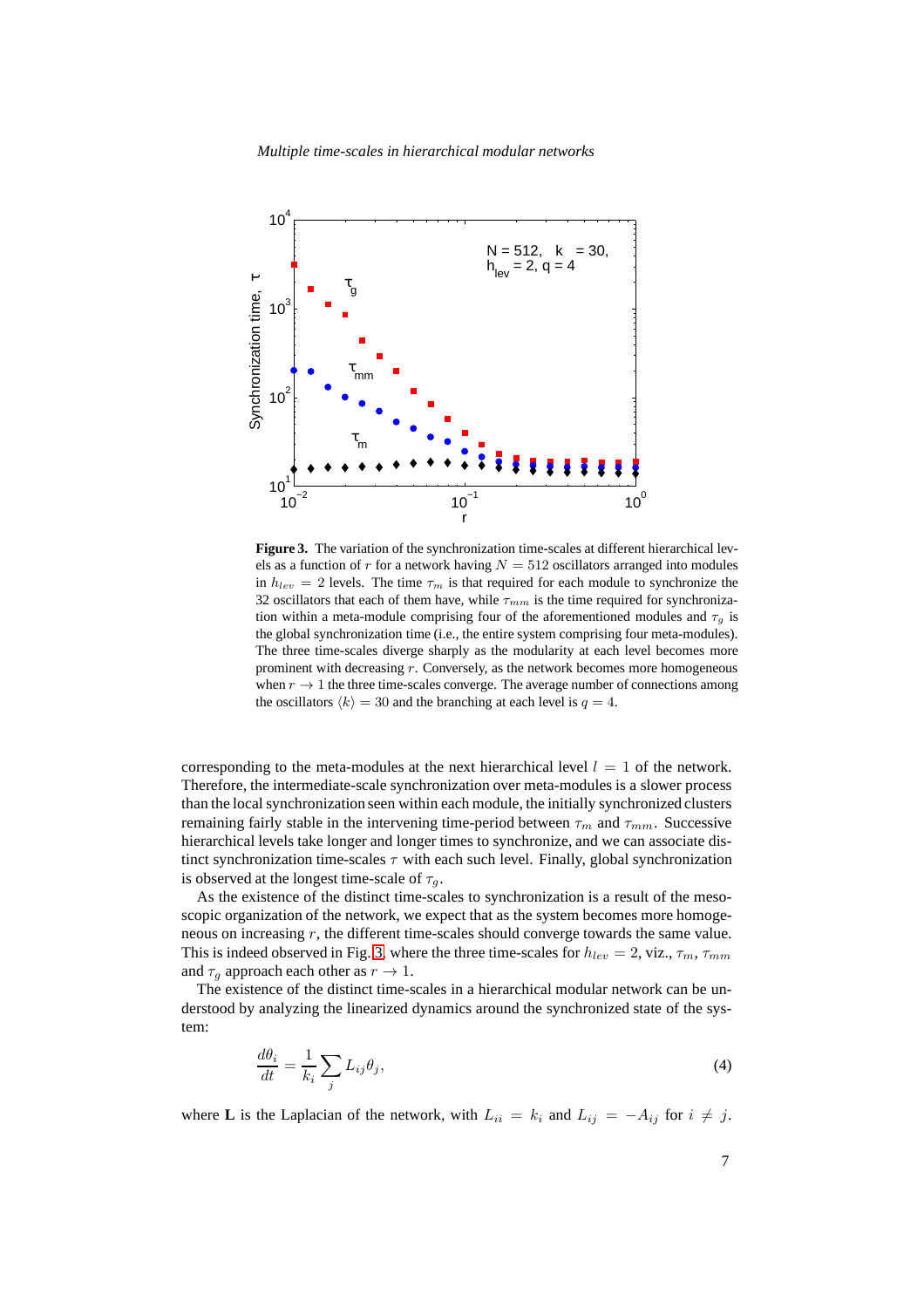#### *S. Sinha and S. Poria*



<span id="page-7-0"></span>**Figure 4.** (a) The rank-ordered reciprocal eigenvalues for the Laplacian matrix of a hierarchical modular random network ( $h_{lev} = 3$ ) with  $N = 1024$  oscillators having  $\langle k \rangle$  = 14 connections (on average) for  $r = 0.05$ . The existence of three distinct spectral gaps reflects the three hierarchical levels in which the modular organization is arranged. (b) The width of the three Laplacian spectral gaps shown as a function of r for a hierarchical modular network with  $N = 1024$  oscillators having  $\langle k \rangle = 60$ connections (on average) arranged into  $h_{lev} = 3$  levels. The spectral gap for each level increases with decreasing  $r$ , implying that as the hierarchical modular character of the network becomes more prominent, the synchronization times for the different levels deviate significantly. The divergence of the gaps for sufficiently low values of  $r$ indicate that the system may not synchronize globally for very weak coupling among the clusters of modules. For all cases, the branching at each level is  $q = 4$ .

Solving Eq. [4](#page-6-1) in terms of the normal modes  $\phi_i(t)$ , we obtain

$$
\phi_i(t) = \phi_i(0) e^{-\lambda_i t}, \quad i = 1, \dots, N,
$$
\n
$$
(5)
$$

where  $\lambda_i$  are the eigenvalues of  $\mathbf{L}' = \mathbf{D}^{-1} \mathbf{L}$  with  $\mathbf{D}$  being a diagonal matrix having  $D_{ii} = k_i$ . All the eigenvalues of L' are real as the matrix is related to the symmetric normalized Laplacian  $\mathbf{D}^{1/2}$  **L**'  $\mathbf{D}^{-1/2}$  through a similarity transformation. Any difference in time-scales of the different modes is manifested as gaps in the spectrum of this Laplacian, and reveals different levels of mesoscopic organization in the network. The mode corresponding to the smallest eigenvalue is associated with global synchronization. The other modes provide information about collective behavior within different groups of oscillators. Typically, the size of the clusters considered decrease with increasing value of the corresponding eigenvalues.

In Fig. [4](#page-7-0) (a) we observe multiple gaps in the Laplacian spectrum for a hierarchical network, the number of gaps corresponding exactly to the number of hierarchical levels  $(h_{lev} = 3)$  indicating that the existence of several distinct time-scales for the dynamical system has its origin in the hierarchical modular nature. As seen in Fig. [4](#page-7-0) (b), the width of the gaps increase with decreasing value of  $r$ , suggesting that the time-scales become more differentiated with increasing modularity, i.e., decreasing connectivity between the modules, between the meta-modules, and so on.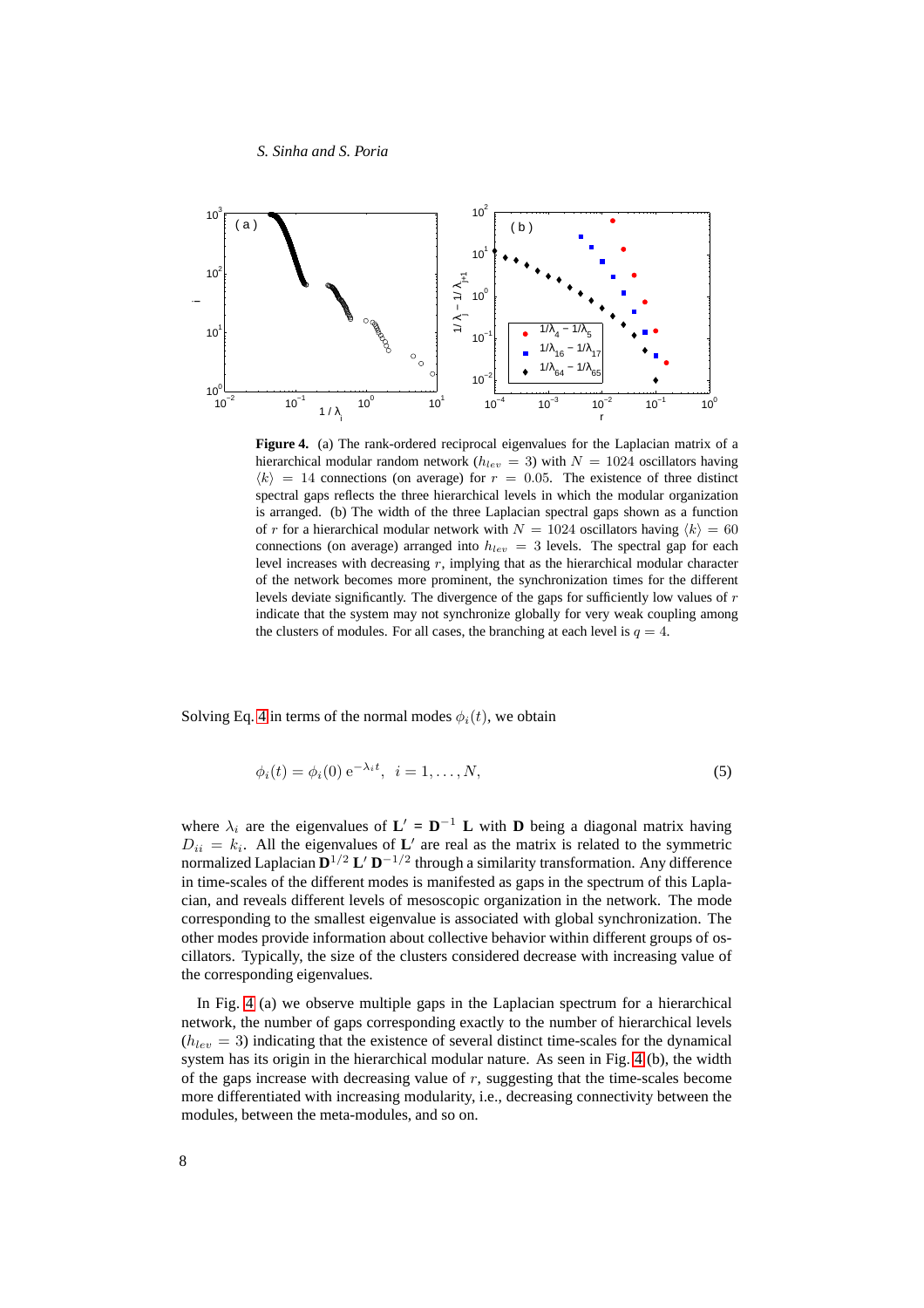## **4. Discussion**

In this paper we have generalized our earlier result for time-scale separation of dynamics on simple modular networks by showing that for a system with hierarchically nested modules occurring at multiple levels, there exists a number of distinct time-scales (equal to the number of hierarchical levels). Any collective dynamical process taking place on such a system (e.g., coordination of nodal activity) will occur at many different temporal rates, the fastest events taking place at the lowest modular level and the slowest occurring at the global level. An important point to note is that the non-uniform synchronization observed in our system is rooted in its non-trivial mesoscopic organization. This distinguishes the behavior from the "hierarchical" synchronization observed in homogeneous scale-free networks, where oscillators having more connections (i.e., higher degree) show stronger phase-locking between them [\[26\]](#page-9-21). Thus, the latter phenomenon is related to the dispersion of microscopic properties (viz., degree) of the nodes, which by design is identical for all oscillators in our system. An interesting topic for future study is the effect of different varieties of degree distribution on synchronization dynamics in hierarchical modular networks.

Our results also have ramifications for the evolution of such mesoscopic organization in natural systems such as the brain. While synchronization of activity among elements belonging to the same cluster may have functional relevance, global synchronization of the system is often pathological and detrimental to the system [\[27,](#page-9-22) [28\]](#page-9-23). Thus, the occurrence of a hierarchically nested modular organization may be nature's way to allow rapid local synchronization at small scales while making it difficult for activity in the system as a whole to get coordinated. Note that this possible functional role of hierarchical modularity in the brain is distinct from the recent suggestion that it is related to the task of simultaneously segregating sensory signals and integrating information from multiple channels in the brain, as the latter requires the existence of hubs (i.e., nodes having a much higher number of connections than the average, which by design is absent in our model) in addition to the modular and hierarchical nature of cortico-cortical connections [\[29\]](#page-9-24). We have earlier demonstrated that the occurrence of modularity in the *C. elegans* nervous system may be directly related to the functional requirement of information processing [\[30](#page-9-25)]. A recent study of Hopfield-like associative memory models has also shown that modular network structure alters the attractor landscape of convergence dynamics in such systems, making the recall of stored patterns more efficient [\[31\]](#page-9-26). Generalizing these results to modules at more than one level should bring us closer to answering the question as to why hierarchical modularity is ubiquitous in the biological world.

# **Acknowledgments**

We would like to thank R. K. Pan for his assistance with the simulations and R. E. Amritkar for helpful discussions.

# **References**

- <span id="page-8-0"></span>[1] M E J Newman, *Networks: An introduction* (Oxford Univ. Press, New York, 2010)
- <span id="page-8-1"></span>[2] S Dasgupta, R K Pan and S Sinha, *Phys. Rev. E*, **80**, 025101 (2009)
- <span id="page-8-2"></span>[3] S Sinha, in *Dynamics On and Of Complex Networks*, Eds. N Ganguly, A Deutsch and A Mukherjee (Birkhauser, Boston, 2009), pp. 3-17
- <span id="page-8-3"></span>[4] S Sinha, T Jesan and N Chatterjee, in *Current Trends in Science*, Ed. N Mukunda (Indian Academy of Sciences, Bangalore, 2009), 199